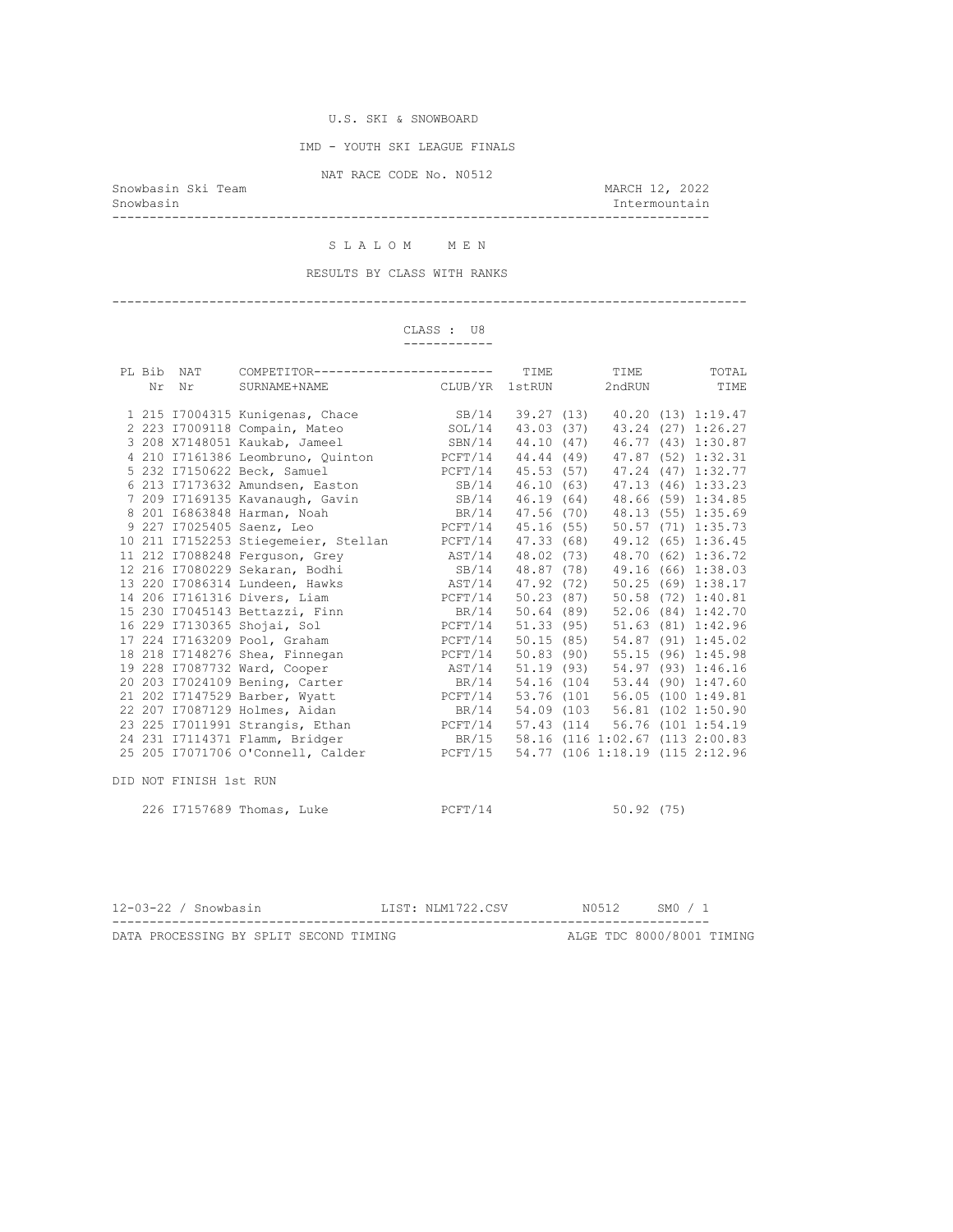## IMD - YOUTH SKI LEAGUE FINALS

NAT RACE CODE No. N0512<br>Snowbasin Ski Team

| Snowbasin | Snowbasin Ski Team     | MARCH 12, 2022                                                                                                                                                                          | Intermountain           |  |           |  |               |
|-----------|------------------------|-----------------------------------------------------------------------------------------------------------------------------------------------------------------------------------------|-------------------------|--|-----------|--|---------------|
|           |                        |                                                                                                                                                                                         | CLASS : U8              |  |           |  |               |
|           |                        |                                                                                                                                                                                         |                         |  | TIME TIME |  | TOTAL<br>TIME |
|           | DISOUALIFIED 1st RUN   |                                                                                                                                                                                         |                         |  |           |  |               |
|           |                        | 221 I7023506 Phillips, Maximus                                                                                                                                                          | SB/14 GATE 0 53.00 (88) |  |           |  |               |
|           | DID NOT FINISH 2nd RUN |                                                                                                                                                                                         |                         |  |           |  |               |
|           |                        | 217 I7028611 Probert, Soelden                                                                                                                                                           | PST/14 39.62 (17)       |  |           |  |               |
|           | DISOUALIFIED 2nd RUN   |                                                                                                                                                                                         |                         |  |           |  |               |
|           |                        | 222 I7173326 Baudendistel, Klaus SB/14 43.46 (41)<br>219 I7105135 Johnson, Simon SB/14 1:03.19 (121)<br>214 I7045404 O'Connell, Malcolm PCFT/14 52.50 (98)<br>204 I7170671 Miner, Ethan | SB/14 47.33 (68)        |  |           |  |               |

| 12-03-22 / Snowbasin |                                        |  |  |  | LIST: NLM1722.CSV | N0512 | SMO / 2                   |  |
|----------------------|----------------------------------------|--|--|--|-------------------|-------|---------------------------|--|
|                      |                                        |  |  |  |                   |       |                           |  |
|                      | DATA PROCESSING BY SPLIT SECOND TIMING |  |  |  |                   |       | ALGE TDC 8000/8001 TIMING |  |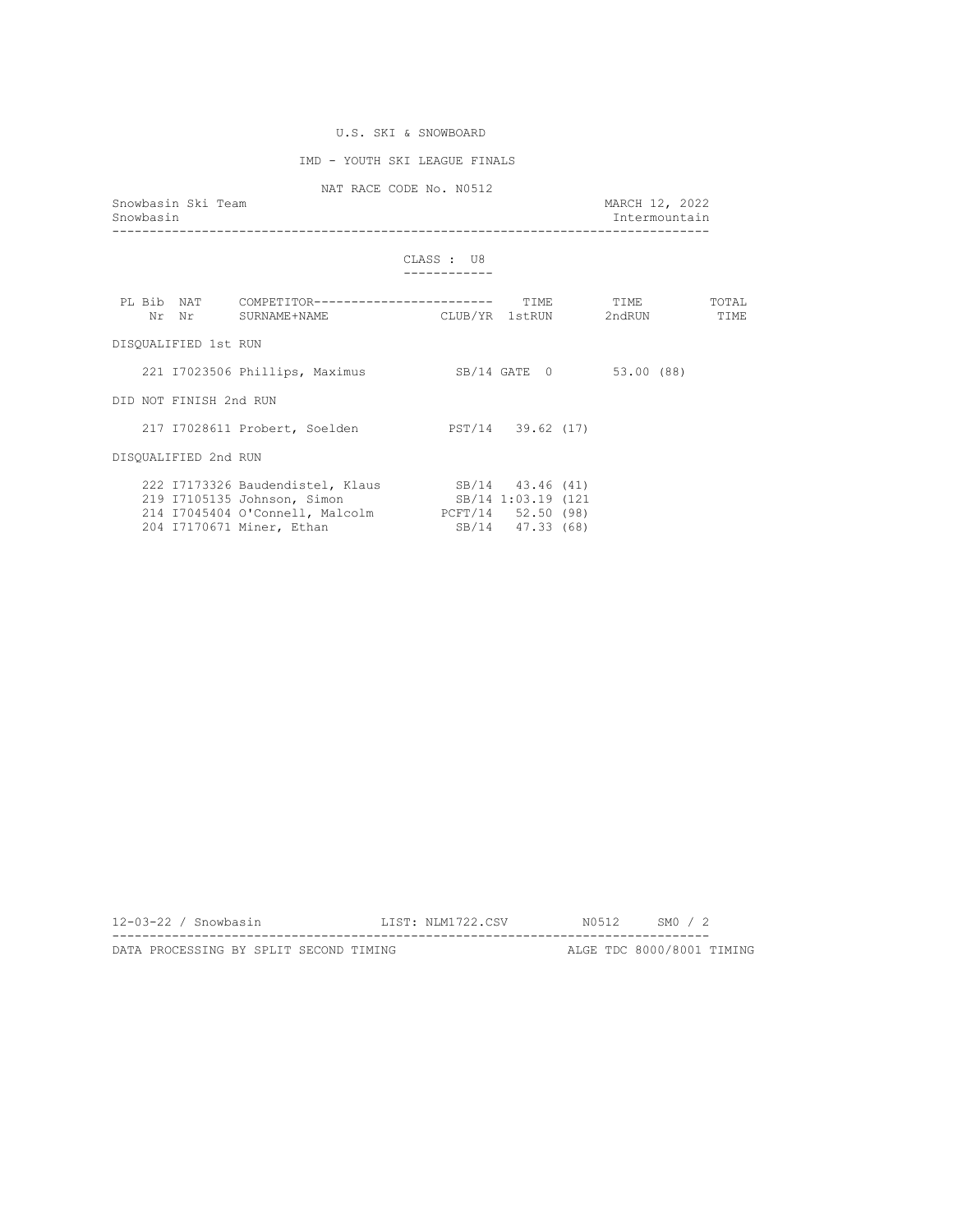IMD - YOUTH SKI LEAGUE FINALS

NAT RACE CODE No. N0512<br>Snowbasin Ski Team

Snowbasin Ski Team March 12, 2022 Snowbasin Intermountain

--------------------------------------------------------------------------------

 CLASS : U10 ------------

|  | PL Bib NAT           | COMPETITOR------------------------                                                                                                                                                |                                                                                                                                                                                                     | TIME   | TIME                |         | TOTAL                        |
|--|----------------------|-----------------------------------------------------------------------------------------------------------------------------------------------------------------------------------|-----------------------------------------------------------------------------------------------------------------------------------------------------------------------------------------------------|--------|---------------------|---------|------------------------------|
|  | Nr Nr                | SURNAME+NAME                                                                                                                                                                      | CLUB/YR                                                                                                                                                                                             | 1stRUN | 2ndRUN              |         | TIME                         |
|  |                      |                                                                                                                                                                                   |                                                                                                                                                                                                     |        |                     |         |                              |
|  |                      | 1 233 I7011988 Strangis, Julian                                                                                                                                                   | PCSS/12                                                                                                                                                                                             |        | 35.54 (4) 35.73 (1) |         | 1:11.27                      |
|  |                      | 2 235 17110458 Burtsev, Lev                                                                                                                                                       | PST/12 34.85 (2) 36.63 (3)                                                                                                                                                                          |        |                     |         | 1:11.48                      |
|  |                      | 3 270 17014313 Glover, Dylan                                                                                                                                                      | PCSS/12 36.09 (5) 37.05 (4) 1:13.14<br>ALT/12 36.96 (8) 38.44 (7) 1:15.40                                                                                                                           |        |                     |         |                              |
|  |                      | 4 261 16955135 Ho, Canyon Kekoa                                                                                                                                                   |                                                                                                                                                                                                     |        |                     |         |                              |
|  |                      | 5 266 17136636 Stansbury, William PCSS/12 37.55 (11) 39.36 (10) 1:16.91                                                                                                           |                                                                                                                                                                                                     |        |                     |         |                              |
|  |                      | 6 249 I7078336 Snyder, Nate                                                                                                                                                       | PCFT/13                                                                                                                                                                                             |        |                     |         | 39.61 (16) 38.69 (8) 1:18.30 |
|  |                      | 7 251 I7163764 McKenzie, Andrew                                                                                                                                                   | $PCFT/13$ 39.78 (19) 40.65 (16) 1:20.43                                                                                                                                                             |        |                     |         |                              |
|  |                      | 8 259 17053314 Thorn, Ethan                                                                                                                                                       |                                                                                                                                                                                                     |        |                     |         |                              |
|  |                      | 9 244 I7125961 Andalkar, Rishi                                                                                                                                                    | SB/12 40.12 (20) 41.80 (17) 1:21.92<br>PCSS/12 42.13 (29) 41.87 (19) 1:24.00                                                                                                                        |        |                     |         |                              |
|  |                      | 10 288 I7027939 Baker, Collyer                                                                                                                                                    | SBN/13 40.40 (21) 44.14 (29) 1:24.54                                                                                                                                                                |        |                     |         |                              |
|  |                      |                                                                                                                                                                                   |                                                                                                                                                                                                     |        |                     |         |                              |
|  |                      | 11 245 16980340 Solander, Erik<br>12 278 17136888 Paunovich, Benjamin                                                                                                             | PCSS/12 42.14 (31) 44.38 (30) 1:26.52<br>PST/12 43.45 (40) 43.15 (26) 1:26.60                                                                                                                       |        |                     |         |                              |
|  |                      | 13 271 I7077106 Antablin, Banks                                                                                                                                                   | PCFT/13 43.03 (37) 43.81 (28) 1:26.84                                                                                                                                                               |        |                     |         |                              |
|  |                      |                                                                                                                                                                                   |                                                                                                                                                                                                     |        |                     |         |                              |
|  |                      | 14 264 17003934 Kaufman Angell, Nico<br>15 252 16942167 Morrissey, Declan<br>15 252 16942167 Morrissey, Declan<br>18/12 43.62 (42) 45.48 (38) 1:29.10                             |                                                                                                                                                                                                     |        |                     |         |                              |
|  |                      | 16 281 I7121795 McCrank, Kodiak                                                                                                                                                   |                                                                                                                                                                                                     |        |                     |         |                              |
|  |                      | 17 246 I7135049 Carlson, Noah                                                                                                                                                     | PBR/13 44.51 (50) 44.90 (34) 1:29.41<br>SBN/13 42.44 (34) 47.29 (48) 1:29.73                                                                                                                        |        |                     |         |                              |
|  |                      | 18 293 I7129857 Milne, Theodore <b>DETRAINERY 1999</b> 2014 15.97 (40) 1:30.03                                                                                                    |                                                                                                                                                                                                     |        |                     |         |                              |
|  |                      | 19 285 I7077919 Haddad, Maximo                                                                                                                                                    |                                                                                                                                                                                                     |        |                     |         |                              |
|  |                      | 20 268 I7048206 Waterhouse, Bode                                                                                                                                                  | PCFT/13 42.62 (36) 47.44 (49) 1:30.06<br>SB/12 44.86 (52) 45.37 (37) 1:30.23                                                                                                                        |        |                     |         |                              |
|  |                      | 21 258 I7077087 Parker, Chance                                                                                                                                                    | PCFT/13 45.00 (53) 46.16 (41) 1:31.16                                                                                                                                                               |        |                     |         |                              |
|  |                      | 22 267 16978991 Hoagland, Steele                                                                                                                                                  |                                                                                                                                                                                                     |        |                     |         |                              |
|  |                      | 23 291 I7093689 Volckmann, Emmett                                                                                                                                                 | AST/13 44.61 (51) 46.97 (44) 1:31.58<br>ALT/13 43.67 (43) 48.69 (61) 1:32.36                                                                                                                        |        |                     |         |                              |
|  |                      | 24 280 I7173556 Quisenberry, Lucas                                                                                                                                                |                                                                                                                                                                                                     |        |                     |         |                              |
|  |                      | 25 239 16952683 Spencer, Cameron                                                                                                                                                  | SB/13 44.38 (48) 48.13 (55) 1:32.51<br>BR/12 45.53 (57) 47.03 (45) 1:32.56                                                                                                                          |        |                     |         |                              |
|  |                      |                                                                                                                                                                                   | BR/12 45.35 (51) 47.69 (50) 1:33.44<br>PCFT/13 46.19 (64) 48.00 (53) 1:34.19<br>BR/12 45.35 (56) 48.92 (63) 1:34.27<br>SBN/12 45.83 (62) 48.96 (64) 1:34.27<br>SBN/12 45.83 (62) 48.96 (64) 1:34.79 |        |                     |         |                              |
|  |                      | 26 242 16952676 Spencer, Colin                                                                                                                                                    |                                                                                                                                                                                                     |        |                     |         |                              |
|  |                      | 27 297 I7141716 Parker, Jackson                                                                                                                                                   |                                                                                                                                                                                                     |        |                     |         |                              |
|  |                      |                                                                                                                                                                                   |                                                                                                                                                                                                     |        |                     |         |                              |
|  |                      |                                                                                                                                                                                   |                                                                                                                                                                                                     |        |                     |         |                              |
|  |                      | 30 256 I7137441 Humora, Macon<br>30 256 17137441 Humora, Macon (Refr/13 47.26 (67) 47.79 (51) 1:35.05<br>31 243 17151032 Snowberg, Solomon (Refr/13 46.78 (66) 48.67 (60) 1:35.45 |                                                                                                                                                                                                     |        |                     |         |                              |
|  |                      |                                                                                                                                                                                   |                                                                                                                                                                                                     |        |                     |         |                              |
|  |                      | 32 272 I7088534 Karr, Bronson                                                                                                                                                     | PCFT/13 48.48 (77) 49.38 (67) 1:37.86                                                                                                                                                               |        |                     |         |                              |
|  |                      | 33 260 I7161919 Hotaling, Finn                                                                                                                                                    | ALT/13 48.06 (74) 50.87 (73) 1:38.93                                                                                                                                                                |        |                     |         |                              |
|  |                      | 34 275 I7022974 Magiske, Tristan                                                                                                                                                  | ALT/13 48.46 (76) 51.04 (76) 1:39.50                                                                                                                                                                |        |                     |         |                              |
|  |                      | 35 295 I7147138 Wucetich, William                                                                                                                                                 | RM/13 50.45 (88) 49.63 (68) 1:40.08<br>ALT/12 49.14 (79) 51.17 (78) 1:40.31                                                                                                                         |        |                     |         |                              |
|  |                      | 36 279 I7161548 Rhea, Austin                                                                                                                                                      |                                                                                                                                                                                                     |        |                     |         |                              |
|  |                      | 37 254 I7142833 Hennessy, Patrick PCFT/12 58.39 (117 42.05 (21) 1:40.44                                                                                                           |                                                                                                                                                                                                     |        |                     |         |                              |
|  |                      | 39 274 17143270 Hull, Lincoln<br>39 274 17143270 Hollevoet, Luca<br>40 257 17057408 Jacobs                                                                                        | PCFT/13 49.33 (80) 51.12 (77) 1:40.45<br>PCFT/13 50.15 (85) 52.04 (83) 1:42.19                                                                                                                      |        |                     |         |                              |
|  |                      |                                                                                                                                                                                   |                                                                                                                                                                                                     |        |                     |         |                              |
|  |                      | 40 257 I7057408 Jacobson, Red                                                                                                                                                     | ALT/12 50.83 (90) 52.32 (85) 1:43.15                                                                                                                                                                |        |                     |         |                              |
|  |                      |                                                                                                                                                                                   |                                                                                                                                                                                                     |        |                     |         |                              |
|  | 12-03-22 / Snowbasin | LIST: NLM1722.CSV N0512                                                                                                                                                           |                                                                                                                                                                                                     |        |                     | SM0 / 3 |                              |
|  |                      |                                                                                                                                                                                   |                                                                                                                                                                                                     |        |                     |         |                              |

DATA PROCESSING BY SPLIT SECOND TIMING **ALGE TDC 8000/8001 TIMING**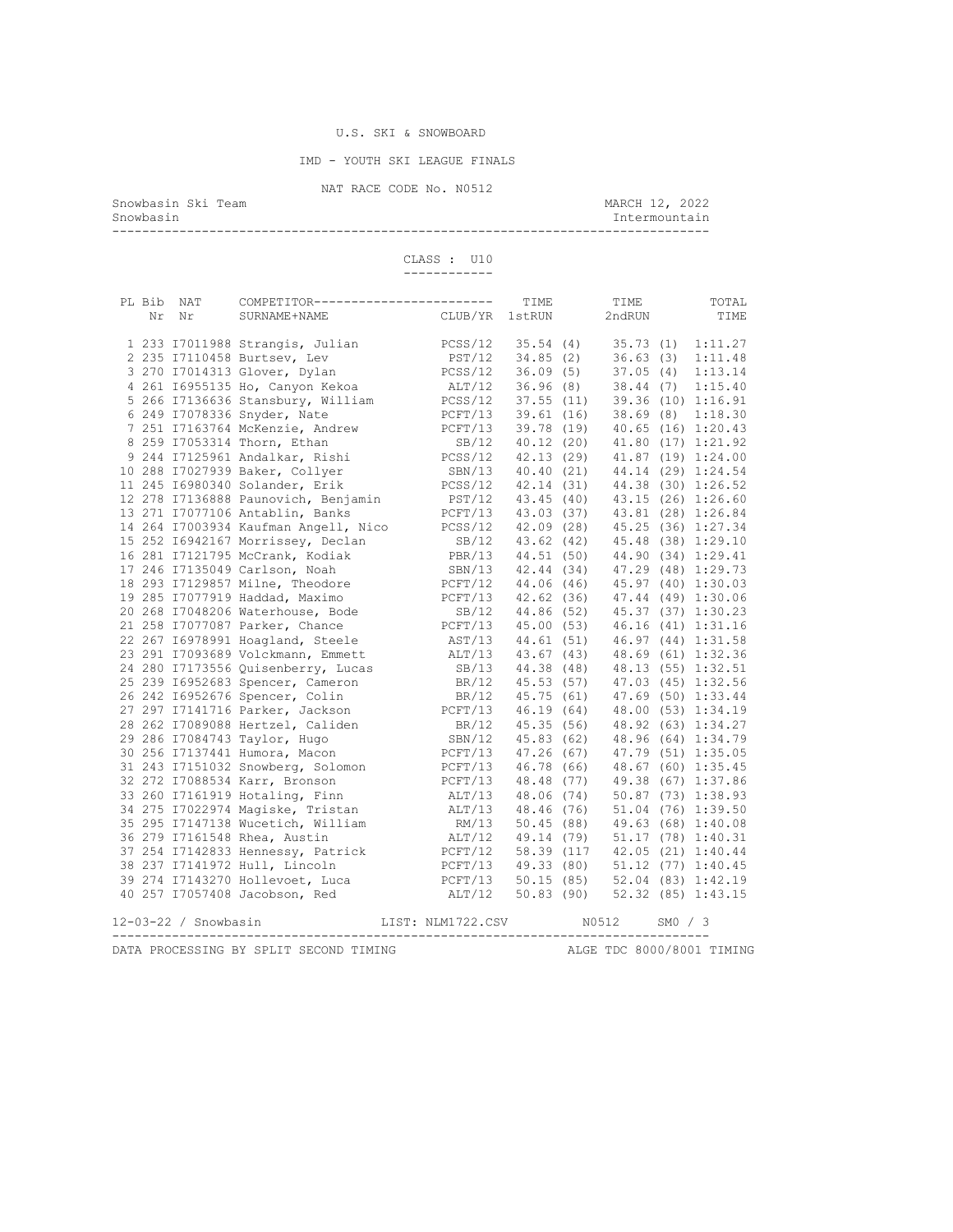IMD - YOUTH SKI LEAGUE FINALS

| Snowbasin | Snowbasin Ski Team     |                                                                                                                                                                                                                                            | NAT RACE CODE No. N0512     |  | MARCH 12, 2022<br>Intermountain |  |
|-----------|------------------------|--------------------------------------------------------------------------------------------------------------------------------------------------------------------------------------------------------------------------------------------|-----------------------------|--|---------------------------------|--|
|           |                        |                                                                                                                                                                                                                                            | CLASS : U10<br>------------ |  |                                 |  |
|           |                        | PL Bib NAT COMPETITOR------------------------ TIME                                                                                                                                                                                         |                             |  |                                 |  |
|           |                        | Bib NAT COMPETITOR------------------------ TIME TIME TOTAL Nr Nr SURNAME+NAME CLUB/YR 1stRUN 2ndRUN TIME                                                                                                                                   |                             |  |                                 |  |
|           |                        | 41 292 17165073 Adcock, Jordi<br>42 273 17011231 Larsen, Logan<br>43 294 17093204 Alshareef, Noah<br>43 294 17093204 Alshareef, Noah<br>43 294 17093204 Alshareef, Noah<br>2011 2021 203 1891 203204 Alshareef, Noah<br>2021 203204 Alshar |                             |  |                                 |  |
|           |                        |                                                                                                                                                                                                                                            |                             |  |                                 |  |
|           |                        |                                                                                                                                                                                                                                            |                             |  |                                 |  |
|           |                        |                                                                                                                                                                                                                                            |                             |  |                                 |  |
|           |                        |                                                                                                                                                                                                                                            |                             |  |                                 |  |
|           |                        |                                                                                                                                                                                                                                            |                             |  |                                 |  |
|           |                        |                                                                                                                                                                                                                                            |                             |  |                                 |  |
|           |                        |                                                                                                                                                                                                                                            |                             |  |                                 |  |
|           |                        |                                                                                                                                                                                                                                            |                             |  |                                 |  |
|           |                        | 44 263 17068977 Huerta Strodthoff, Pedro RM/13 51.91 (96) 58.09 (107 1:50.00<br>45 284 17022734 Amundsen, Carston SB/12 54.84 (107 57.17 (104 1:52.01<br>46 287 17110957 Davis, Cedar BR/13 55.08 (109 57.60 (105 1:52.68<br>47 265 171    |                             |  |                                 |  |
|           | DID NOT START 1st RUN  |                                                                                                                                                                                                                                            |                             |  |                                 |  |
|           |                        | 250 I7028133 Rosenstein, Remington SB/13                                                                                                                                                                                                   |                             |  |                                 |  |
|           | DID NOT FINISH 1st RUN |                                                                                                                                                                                                                                            |                             |  |                                 |  |
|           |                        | 234 I6979241 Janssen, Cameron PCSS/12                                                                                                                                                                                                      |                             |  | 35.83(2)                        |  |
|           | DISQUALIFIED 1st RUN   |                                                                                                                                                                                                                                            |                             |  |                                 |  |
|           |                        |                                                                                                                                                                                                                                            |                             |  |                                 |  |
|           |                        |                                                                                                                                                                                                                                            |                             |  |                                 |  |
|           |                        |                                                                                                                                                                                                                                            |                             |  |                                 |  |
|           |                        |                                                                                                                                                                                                                                            |                             |  |                                 |  |
|           |                        |                                                                                                                                                                                                                                            |                             |  |                                 |  |
|           |                        |                                                                                                                                                                                                                                            |                             |  |                                 |  |
|           | DID NOT START 2nd RUN  |                                                                                                                                                                                                                                            |                             |  |                                 |  |
|           |                        | 269 I7031780 Cannon, Gabriel (812) AST/13 45.62 (60)                                                                                                                                                                                       |                             |  |                                 |  |
|           | DID NOT FINISH 2nd RUN |                                                                                                                                                                                                                                            |                             |  |                                 |  |
|           |                        | 296 I7087320 Fullmer, Maddyx 19712 41.44 (25)<br>290 I7077123 Kohler, Pax 1988 PCSS/12 33.62 (1)<br>277 I7161164 Coates, Clark 1989 PCFT/13 56.15 (113                                                                                     |                             |  |                                 |  |
|           |                        |                                                                                                                                                                                                                                            |                             |  |                                 |  |
|           |                        |                                                                                                                                                                                                                                            |                             |  |                                 |  |
|           |                        | 12-03-22 / Snowbasin MIST: NLM1722.CSV N0512 SM0 / 4                                                                                                                                                                                       |                             |  |                                 |  |
|           |                        |                                                                                                                                                                                                                                            |                             |  |                                 |  |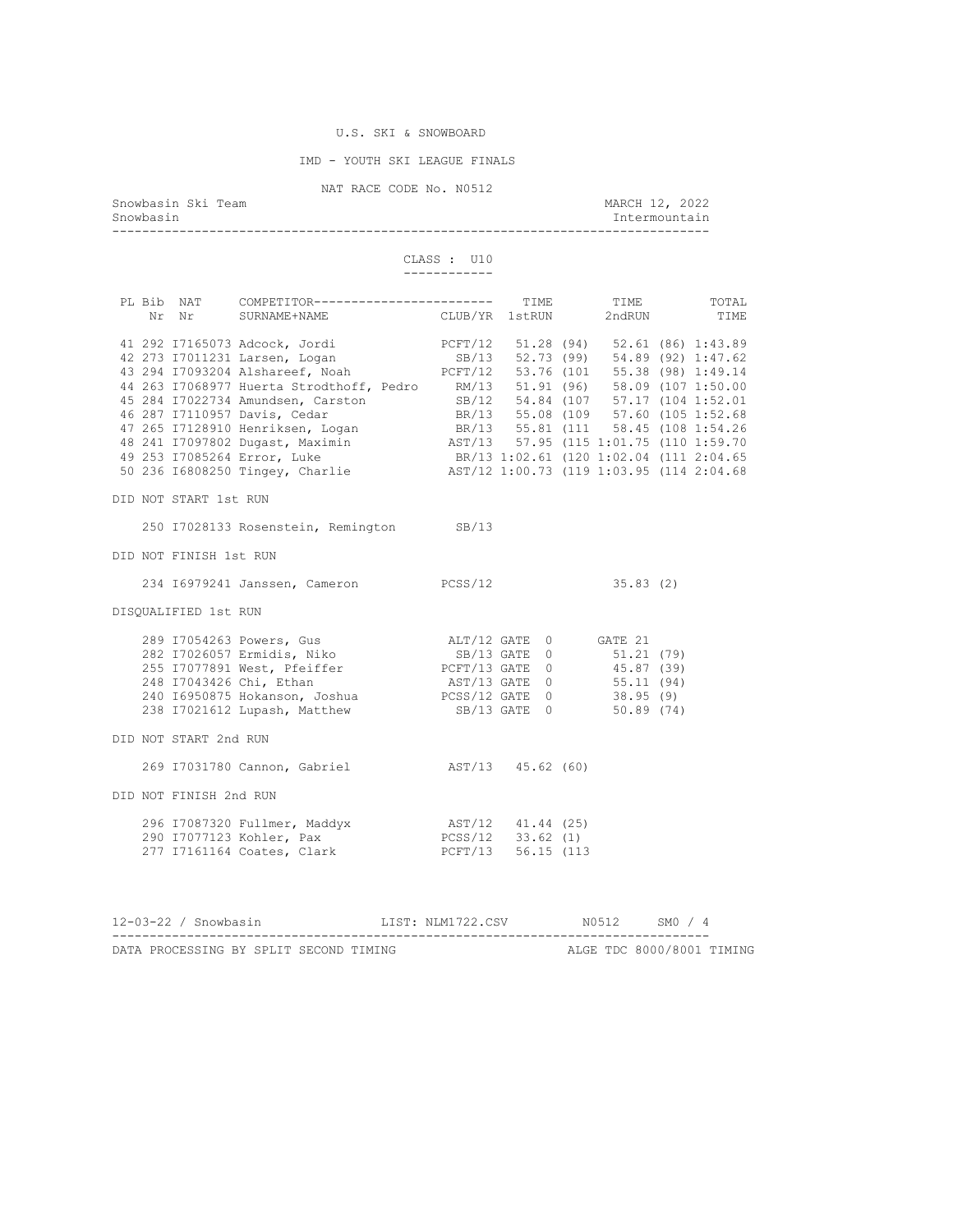## IMD - YOUTH SKI LEAGUE FINALS

NAT RACE CODE No. N0512

| Snowbasin Ski Team<br>Snowbasin |                      |                                                                                           |                |                                                           | MARCH 12, 2022<br>Intermountain |                      |
|---------------------------------|----------------------|-------------------------------------------------------------------------------------------|----------------|-----------------------------------------------------------|---------------------------------|----------------------|
|                                 |                      |                                                                                           | CLASS: U10     |                                                           |                                 |                      |
|                                 | PL Bib NAT<br>Nr Nr  | COMPETITOR------------------------<br>SURNAME+NAME                                        | CLUB/YR 1stRUN | TTMF.                                                     | TTMF.<br>2ndRUN                 | TOTAL<br><b>TTME</b> |
|                                 | DISOUALIFIED 2nd RUN |                                                                                           |                |                                                           |                                 |                      |
|                                 |                      | 283 I6809015 Edwards, Ledger<br>276 I7161554 Rossi, Kai<br>247 I7024398 Bischoff, Gabriel |                | AST/12 36.34 (6)<br>ALT/13 42.27 (32)<br>BR/13 54.59 (105 |                                 |                      |

| $12-03-22$ / Snowbasin                 |  |  | LIST: NLM1722.CSV |  | N0512 SM0 / 5             |  |
|----------------------------------------|--|--|-------------------|--|---------------------------|--|
|                                        |  |  |                   |  |                           |  |
| DATA PROCESSING BY SPLIT SECOND TIMING |  |  |                   |  | ALGE TDC 8000/8001 TIMING |  |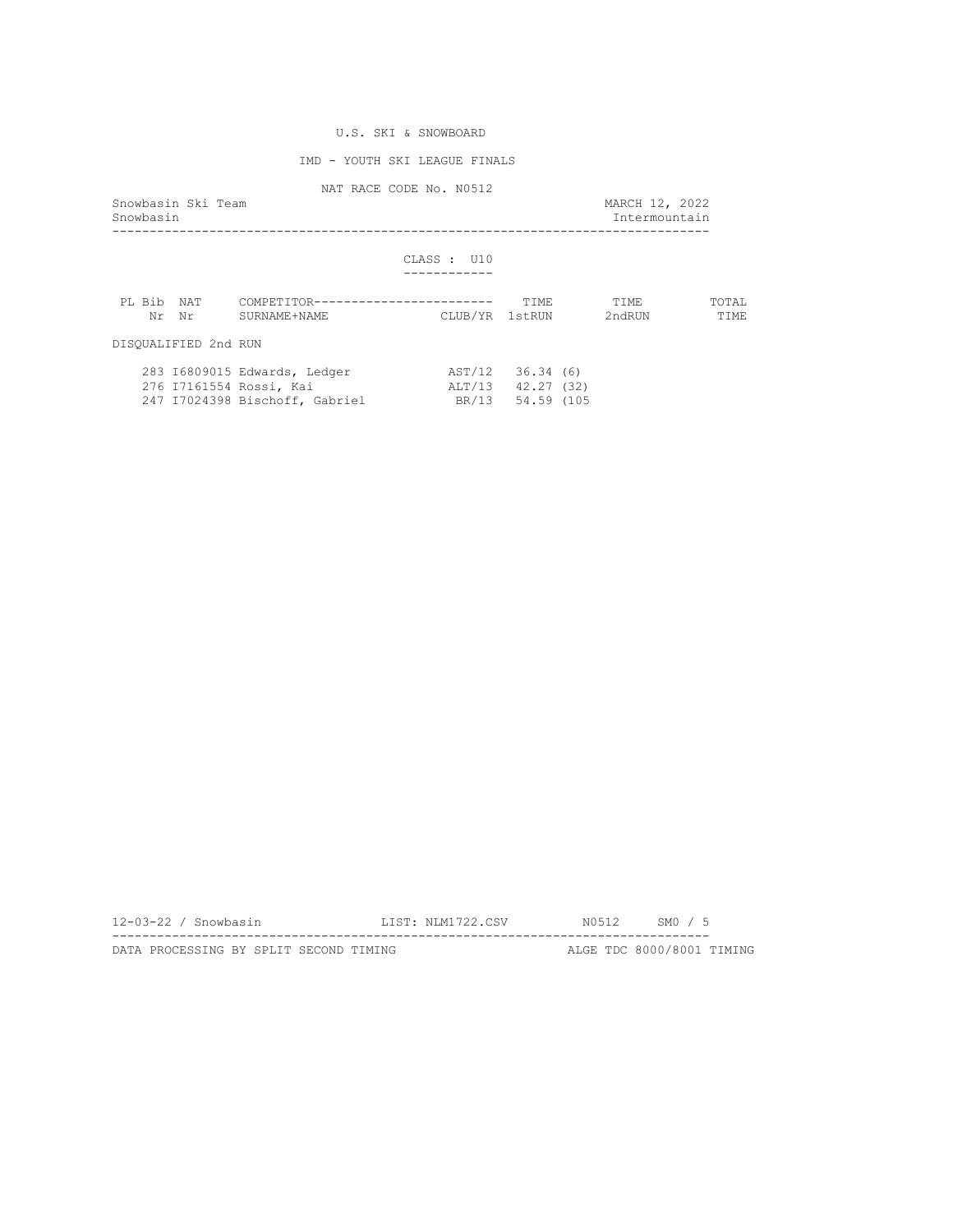IMD - YOUTH SKI LEAGUE FINALS

NAT RACE CODE No. N0512<br>Snowbasin Ski Team Snowbasin Ski Team March 12, 2022 Snowbasin Intermountain --------------------------------------------------------------------------------

 CLASS : U12 ------------

|  |                        |                                                                                      |  |  | TIME TIME | TOTAL                     |
|--|------------------------|--------------------------------------------------------------------------------------|--|--|-----------|---------------------------|
|  |                        |                                                                                      |  |  |           |                           |
|  |                        |                                                                                      |  |  |           |                           |
|  |                        |                                                                                      |  |  |           |                           |
|  |                        |                                                                                      |  |  |           |                           |
|  |                        |                                                                                      |  |  |           |                           |
|  |                        |                                                                                      |  |  |           |                           |
|  |                        |                                                                                      |  |  |           |                           |
|  |                        |                                                                                      |  |  |           |                           |
|  |                        |                                                                                      |  |  |           |                           |
|  |                        |                                                                                      |  |  |           |                           |
|  |                        |                                                                                      |  |  |           |                           |
|  |                        |                                                                                      |  |  |           |                           |
|  |                        |                                                                                      |  |  |           |                           |
|  |                        |                                                                                      |  |  |           |                           |
|  |                        |                                                                                      |  |  |           |                           |
|  |                        |                                                                                      |  |  |           |                           |
|  |                        |                                                                                      |  |  |           |                           |
|  |                        |                                                                                      |  |  |           |                           |
|  |                        |                                                                                      |  |  |           |                           |
|  |                        |                                                                                      |  |  |           |                           |
|  |                        |                                                                                      |  |  |           |                           |
|  |                        |                                                                                      |  |  |           |                           |
|  |                        |                                                                                      |  |  |           |                           |
|  |                        |                                                                                      |  |  |           |                           |
|  |                        |                                                                                      |  |  |           |                           |
|  |                        |                                                                                      |  |  |           |                           |
|  |                        |                                                                                      |  |  |           |                           |
|  |                        |                                                                                      |  |  |           |                           |
|  |                        |                                                                                      |  |  |           |                           |
|  | DID NOT START 1st RUN  |                                                                                      |  |  |           |                           |
|  |                        | 335 I7097459 Barfield, Finley (SBN/11)<br>311 I7148409 DePersia, Sebastian (PCFT/11) |  |  |           |                           |
|  |                        |                                                                                      |  |  |           |                           |
|  | DID NOT FINISH 1st RUN |                                                                                      |  |  |           |                           |
|  |                        |                                                                                      |  |  |           |                           |
|  |                        |                                                                                      |  |  |           |                           |
|  |                        |                                                                                      |  |  |           |                           |
|  |                        | 12-03-22 / Snowbasin LIST: NLM1722.CSV N0512 SMO / 6                                 |  |  |           |                           |
|  |                        | --------------------------------------                                               |  |  |           |                           |
|  |                        | DATA PROCESSING BY SPLIT SECOND TIMING                                               |  |  |           | ALGE TDC 8000/8001 TIMING |